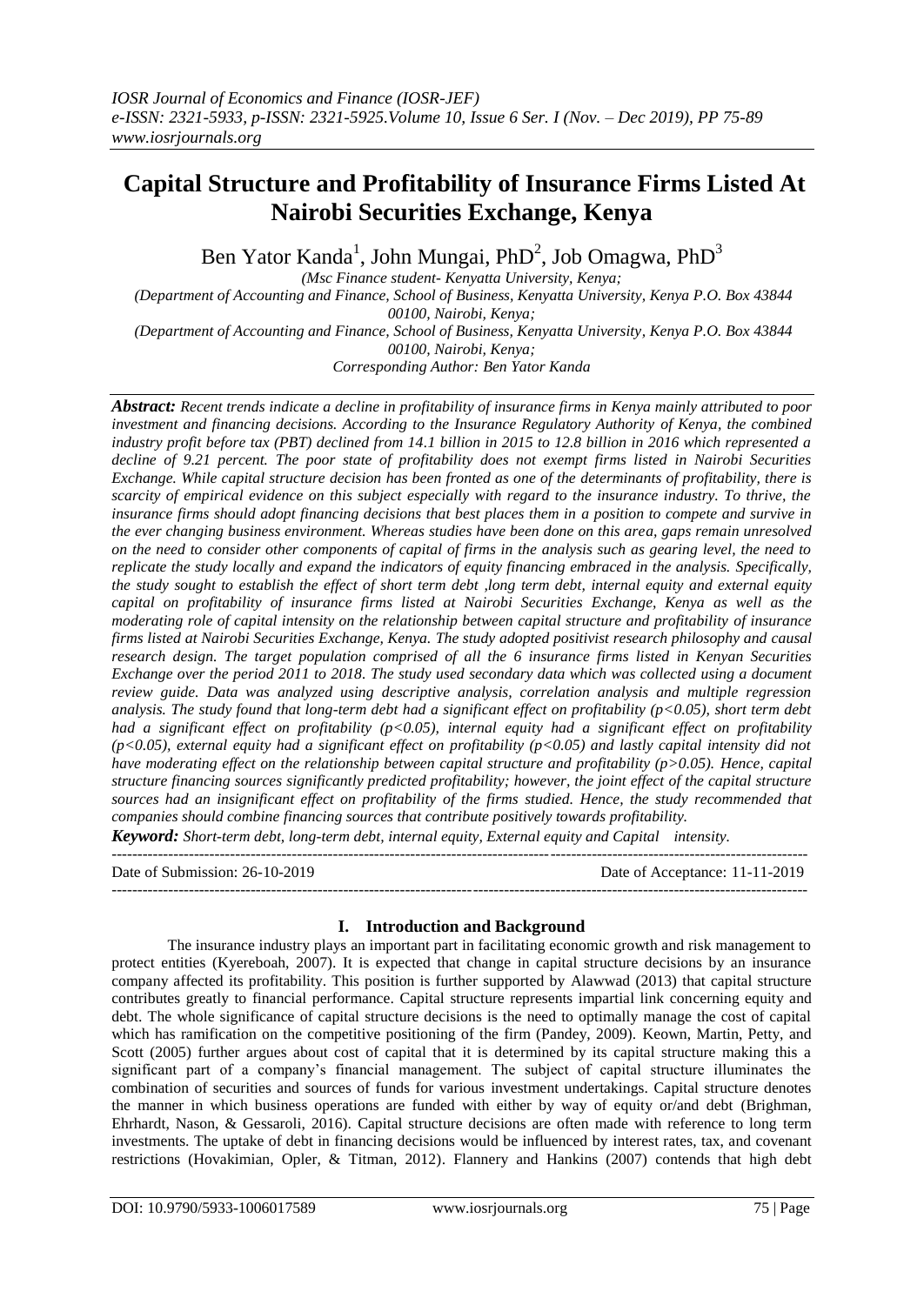appetite reduces the attractiveness of a firm's shares to investors since it upsurges the probability of financial distress.

Capital Structure refers to the firm's financial framework which consists of the debt and equity used to finance the firm. It's the way a firm finances their assets through the combination of equity, debt, or hybrid securities (Saad, 2010). In short, capital structure is a mixture of company's debts (long term and short term), common equity and preferred equity. Capital structure is essential on how a firm finances its overall operations and growth by using different sources of funds (San & Heng, 2011). In finance, capital structure refers to the way in which an organization is financed, a combination of long term capital (ordinary shares and reserves, preference shares, debentures, bank loans, convertible loan stock and so on) and short term liabilities such as bank overdraft and trade creditors. A firm's capital structure is then the composition of its liabilities (Saad, 2010). A company which has no debt, its capital structure is only equity and different companies have different capital structures (Pouraghajan et al., 2012). In reality, the capital structure of a firm is difficult to determine. Financial managers have difficulties to exactly determine the optimal capital structure. A firm has to issue various securities in a countless mixture to come up with particular combinations that can maximize its overall value which means optimal capital structure (San & Heng, 2011).

According to Malik (2011), profitability is of critical importance to firms as it assures growth in shareholders investments and drives business survival. Highly profitable business engagements has the effect of expanding shareholders' return on investment. According to Pandey (2009), profitability entails the ability of a business to derive positive benefits from shareholders input into the business. Profitability analysis in an enterprise of principal importance as it helps understand how the financing structure could be impacting on ability to grow and survive. Profit is essentially the financial advantage achieved when business revenues surpass the expenses incurred in business undertakings (Boodhoo, 2019). Gross profits are the accounting measure of true economic profitability. The farther down the income statement one goes, the more polluted profitability measures become, and the less related they are to true economic profitability (Ball, Gerakos, Linnainmaa & Nikolaev, 2015). For example, a firm that has both lower production costs and higher sales than its competitors is unambiguously more profitable. Even so, it can easily have lower earnings than its competitors. The Return on Assets ratio (ROA), also called return on investment, is an important profitability ratio because it measures the efficiency with which the company is managing its investment in assets and using them to generate profit. It measures the amount of profit earned relative to the firm's level of investment in total assets. The return on assets ratio is related to the asset management category of financial ratios. The calculation for the return on assets ratio is: Net Income/Total Assets. In MIX definition the return on asset ratio is: (Net Operating Income – Taxes) / Average Assets. The higher the percentage, the better, as a high percentage means that the company is succeeding in using its assets to generate sales (Pandey, 2006). Return on Equity (ROE) is a measure of the profitability of a business in relation to the equity, also known as net assets or assets minus liabilities. ROE is a measure of how well a company uses investments to generate earnings growth.

According to a report by Cytton Investments (2017), insurance companies have over the past half a decade been regular candidates of acute operational inefficiencies which have continued to dilute their profitability. Companies listed at the NSE namely, Liberty Holdings, Kenya Re, Co-operative Insurance Company, Britam Holdings, Sanlam and Jubilee holdings have not been exempted in regard to poor profitability and performance (Cytton Investments, 2018). The average core Earnings per Share (EPS) of the insurance companies listed at NSE declined by 5.6 percent in the first quarter of 2017 as from a growth of 69.4 percent reported in the same quarter in 2016. On the same note, the loss ratio across the sector increased to 72.70 percent in first quarter of 2017, up from 66.50 percent reported in first quarter of 2016. However, there was a slight improvement noted with regard to return on equity with the ration standing at 10.90 percent in first quarter of 2017 compared to 9.00 percent reported in the same period of 2016 (Cytton Investments, 2018).

# **II. Statement of the Problem**

The profitability of insurance firms has continued to shrink over the past decade, driven principally by poor investment and financing decisions in the insurance industry (Nyongesa, 2017). Cytton Investments (2017) indicates that insurance companies have over the past half a decade been regular candidates of acute operational inefficiencies and diluted profitability. The Insurance Regulatory Authority (2017) that the combined industry profit before tax (PBT) declined from 14.1 billion in 2015 to 12.8 billion in 2016 which represented a decline of 9.21 percent. The poor state of insurance profitability does not exempt firms listed at NSE. According to Cyton Investments (2018), the average core Earnings per Share (EPS) of the insurance companies listed at NSE declined by 5.6 percent in the first quarter of 2017 from a growth of 69.4 percent reported in the same quarter in 2016. On the same note, the loss ratio across the sector increased to 72.70 percent in first quarter of 2017, up from 66.50 percent reported in first quarter of 2016. While capital structure decisions has been fronted as one of the determinants of profitability, there is scarcity of empirical evidence on this subject especially with regard to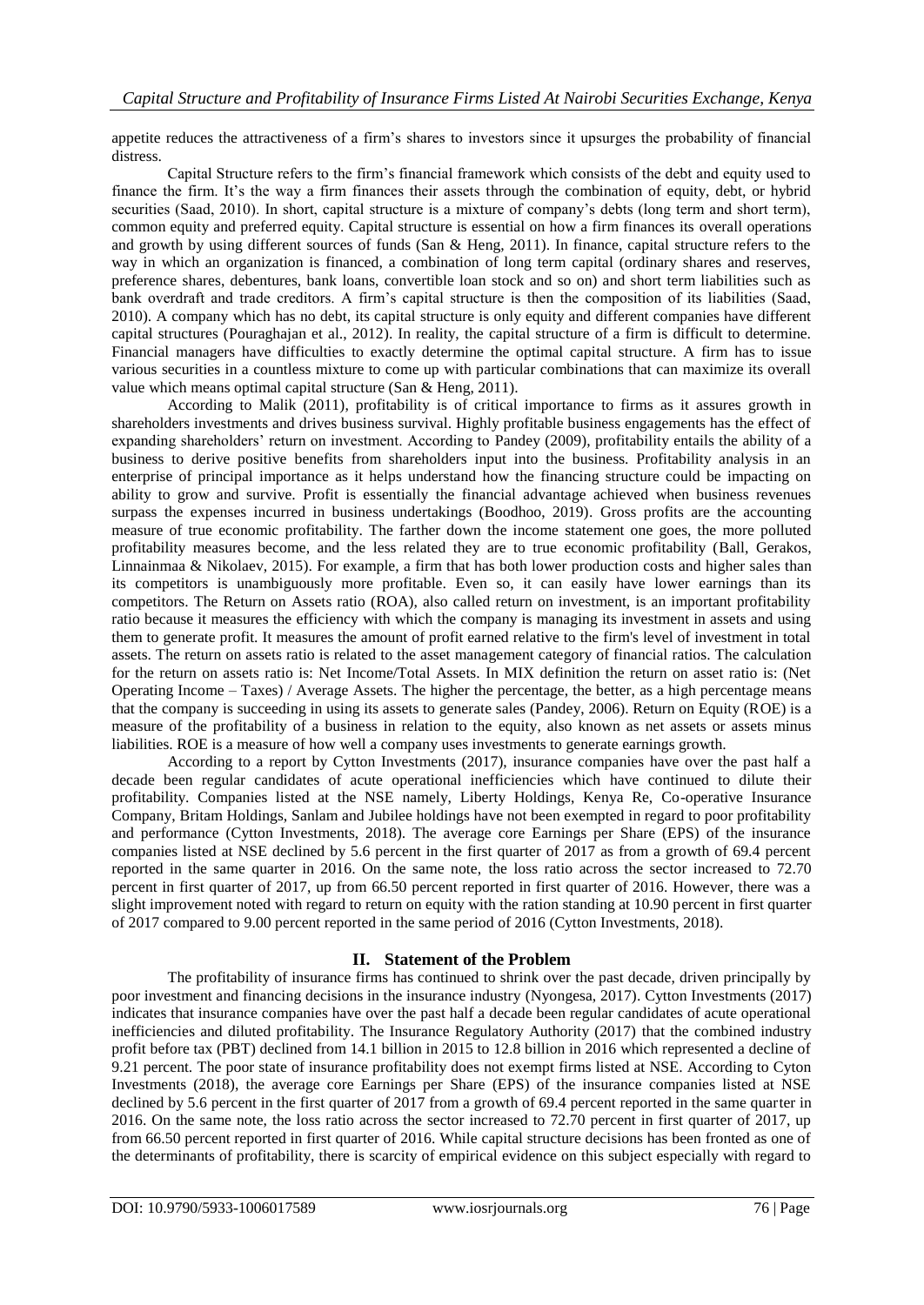the insurance industry. A lot of gaps; empirical, contextual, conceptual and methodological in nature are unveiled justifying the value of the current analysis.

Mwangi, Muathe, and Kosimbei (2014) examined the relationship between capital structure and financial performance of companies listed at Nairobi Securities Exchange, Kenya. Kodongo, Mokoaleli-Mokoteli, and Maina (2015) examined capital structure, profitability and firm value. Study results presented strong evidence that long term debt significantly, and negatively, affects firm profitability. The studies present conceptual gaps on the need to split the analysis to cover separate and collective effects of short term debt, longterm debt, and total debt on profitability. Anyango (2011) investigated adjustment towards capital structure on the firms listed in Nairobi Securities Exchange for 12 years from 1999 to 2010 and found that firm use of long term and short term debt is not only related to profitability but other factors like growth opportunities. Contextual gaps are evident on the need to consider a more recent analysis of the subjects.From the ongoing discussion, it is clear that a lot of gaps remain unresolved on the subject matter, that is, the effect of capital structure on profitability. There are empirical gaps as regards conflicting results and inadequately covered dimensions of capital structure. Methodological gaps are clear on the need to consider other a broad range of indicators of firm profitability and need to split the analysis of equity finance to reflect both internal and external components which could have different relationships with performance. Contextual gaps are identified on the need to replicate the studies locally and the need to consider an updated empirical study. Hence, to address the aforementioned gaps, the study sought to assess the effect of capital structure on profitability of insurance firms listed at NSE, Kenya.

# **III. Objective of the Study**

The study sought to address the following specific objectives:

- i. To establish the effect of short term debt capital on profitability of insurance firms listed at Nairobi Securities Exchange, Kenya.
- ii. To establish the effect of long term debt capital on profitability of insurance firms listed at Nairobi Securities Exchange, Kenya.
- iii. To determine the effect of internal equity capital on profitability of insurance firms listed at Nairobi Securities Exchange, Kenya.
- iv. To determine the effect of External equity capital on profitability of insurance firms listed at Nairobi Securities Exchange, Kenya.
- v. To determine the moderating effect of capital intensity on the relationship between capital structure and profitability of insurance firms listed at Nairobi Securities Exchange, Kenya.

# **\*Null hypotheses were formulated and tested for each specific objective at a significance level of 0.05.**

#### **IV. Significance of the Study**

The findings of this study will make a contribution to the existing body of knowledge on effect of capital structure on profitability of insurance firms listed at Nairobi Securities Exchange, Kenya. The major contribution of the study is that capital structure predict firm profitability. Some previous studies have evaluated the relationship between capital structure and profitability. However the attributes of the four variables used in those previous studies were different, results contradictory and inconclusive. The theoretical value of the study to empirical literature, finance practice, finance theory relate to the study outcome that indicated that most of the total equity of the listed firms under study comprised of internal equity showing firms' preference of using internal funds in place of external funds thus supporting pecking order theory that postulates that increased use of external capital such as debt and equity influences the firm value negatively and increases the chances of financial distress. According to study outcome listed insurance firms in preference of internal financing sources to highly costly external sources. The findings delivers researchers, theorists, investors, and executives with relevant evidence on capital structure and profitability which will allow them to wholly refocus on the concept and its value to the firm.

The management in insurance sector will find the findings of this study important during decision making with regard to optimal financial mix that will lead to increased profitability and shareholder value maximization. Both future and existing investors in insurance industry will benefit from the study findings since the result will facilitate decision making in an effort to maximize their returns. The results will act as a way of evaluating the performance of the management. Investment advisors such as brokerage companies, investment institutions among others will supplement their understanding in financing choices to arm them much better in recommending their customers to make cautious and prudent decisions that will maximize their returns and reduce related risks.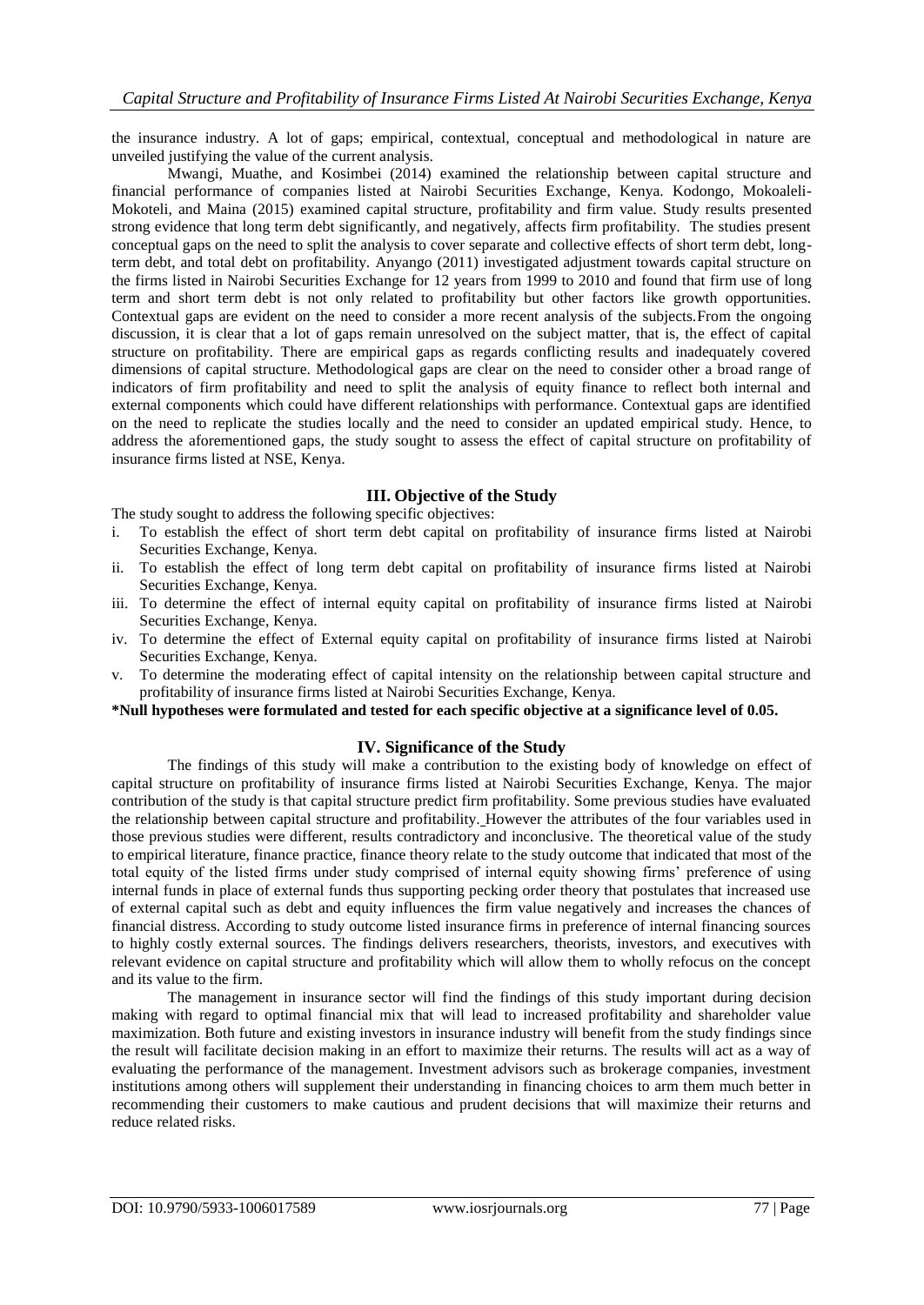#### **V. Review of Literature**

#### **a. Theoretical Review**

This section reviews theories related to capital structure and profitability of firms.

Modigliani and Miller (1963) theoretical perspective is applauded as one of the most profound advances in explanation of optimal capital structure. The theorists attempted to describe the financial decisions that are irrelevant in determination of the value of the firm. The Modigliani and Miller theory of capital structure makes an assumption that the value of a firm is the same irrespective of the financing structure adopted; whether debt or equity. The second proposition is that the WACC remains constant. Additionally, suppositions are made on existence of perfect markets. Further assumptions are made on absence of transaction costs, default risk, and taxation. Additionally, the theorists supposes that both firms and investors are in a position to access funds at same interest rate. Finally, assumptions are made on existence of uniform expectations and identical risk. According to the theory, all users have the same access to relevant information (Ahmeti & Prenaj, 2015). Modigliani and Miller (1958) maiden proposition asserted the independence of firm value from its capital structure. The theory holds that firms that consume more debt are more valuable. The implication is that such firms have a higher market value than those that use lower debt. This theory is relevant to the study because it provides for a non-biased perspective on the effect of capital structure and profitability. By providing that financing decisions are irrelevant to the firm, the theory offers a neutral platform to undertake an incisive empirical analysis of this relationship within the targeted population.

Agency theory was founded by Jensen and Meckling (1976) stating that management and owners have different interests. The theorists present that the lesser the agency costs, the better the firm performance and value. The authors introduced the agency costs dimension to this hypothesis by suggesting that although debt brings forth specific advantages to the firm, it also increases the associated agency costs. The authors suggested that agency costs emanate conflicts between principals and agents. These kind of encounters exist between the debt-holders, shareholders and managers. The theoretical foundation asserts that the managers may not be fully dedicated to maximizing shareholders wealth but rather may serve their own interests; resulting to wastage of the free cash flow through sub-optimal investments (Eisenhardt, 1989). For the current study, the theory is key for assessment as it provides that debt brings forth specific advantages to the firm. The less the agency costs, the better would be the performance and company valuation. By providing that debt financing is another crucial factor that determines how cash flow accessible to management and in so doing allow to control the agency problem.

The pecking order is associated with Donaldson (1961) but most notable developments were done by Myers and Majluf (1984) who introduced the asymmetry in information dimension to the pecking order hypothesis. The proponents of the theory posit that business concerns preferred debt finance to issuance of equity in case the internal cash flow is insufficient for capital expenditure. Thus the use of internal financing is highly preferred to any other source of external finance for capital expenditures. The internal financing option is preferred since it attracts no floatation costs. Additionally, internal financing does not need additional disclosure of financial information jeopardize the firm's competitive advantage. When necessary to consume external funds, the theory gives an order of preferred external fund sources (Watson & Head, 2010). This theory provides for preference to use of internal funds in place of external funds that encapsulate debt and equity in an effort to preserve value and firm stability. The implication is that increased use of external capital such as debt and equity influences the firm value negatively and increases the chances of financial distress (Fischer, Heinkel, & Zechner, 1989). This theory provides that firms prefer internal sources to costly external finance. The pecking order hypothesis therefore holds that firms that consume less debt was more profitable than firms with a big debt appetite.

#### **b. Empirical Review**

This section reviews various studies which inform the study relationship, Ahmad, Abdullah, and Roslan (2012) analysed capital structure and performance of Malaysian firms. Performance was indicated by profitability metrics (ROA and return on equity). Targeted were the consumers and industrial sectors of Malaysian equity market. Data from a sample of 58 companies was analysed between years 2005 to 2010. The regression model was the main statistical tool guiding the inferences to the population. Results demonstrated that only STD and TD meaningfully connected with ROA. On the other hand, ROE was established to have a significant association with all debt levels including total debt. Empirical and contextual gaps are identified on the need to focus on an expanded framework in the analysis and need to replicate the study locally.

Mwangi, Muathe, and Kosimbei (2014) focused on capital structure and financial performance. The study specifically targeted a total of 42 non-financial companies listed at NSE, Kenya. Secondary data was gathered from NSE hand books and covered the duration between year 2006 and 2012. Feasible Generalised Least Square (FGLS) regression analysis was used. Findings indicated a negative relationship of LTD with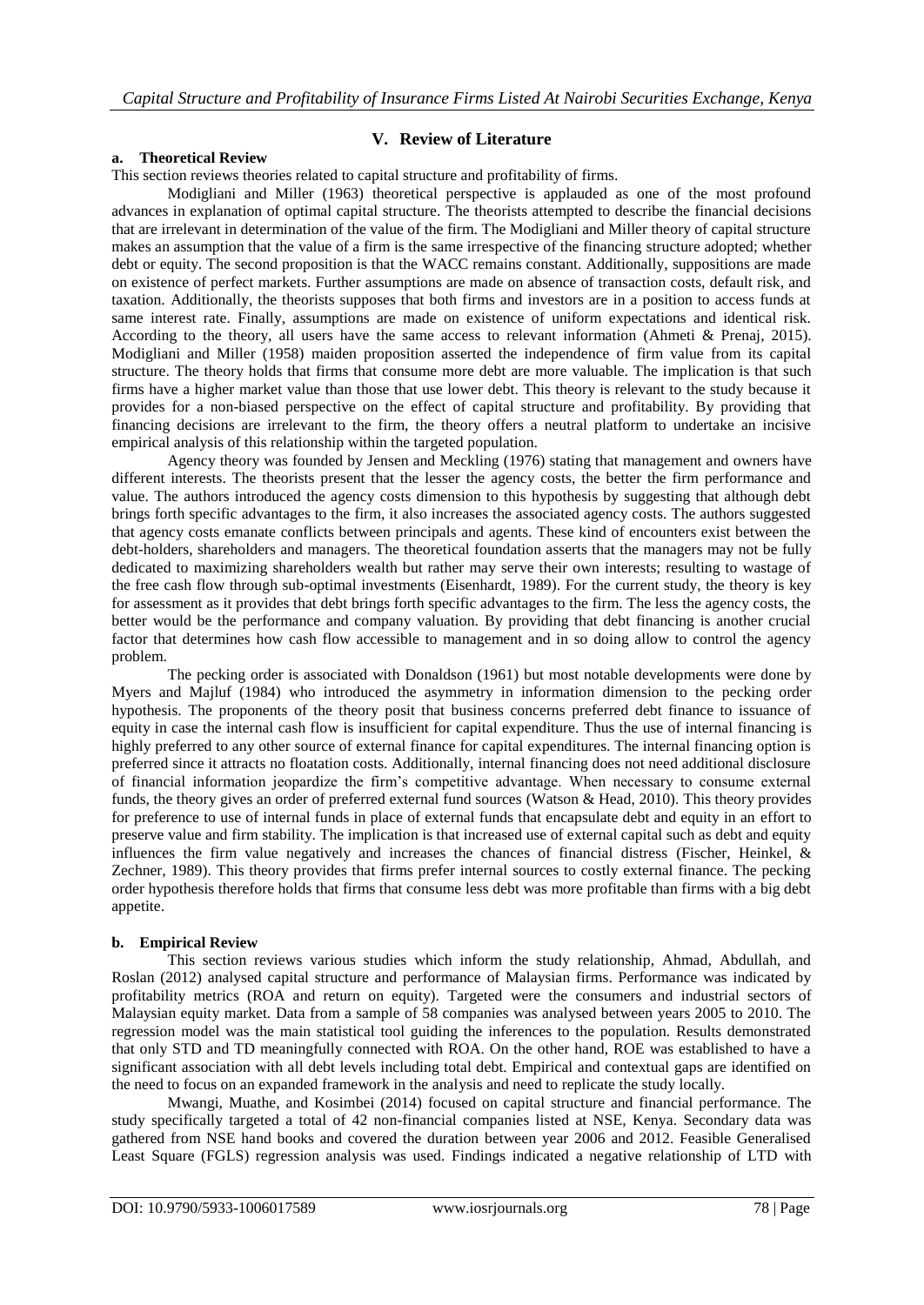performance indicated by ROA and ROE. The study presents conceptual gaps on the need to split the analysis of to cover separate and collective effects of debt on profitability.

Anyango (2011) investigated adjustment towards capital structure on the firms listed at NSE for 12 years from 1999 to 2010 and concluded that managers employ targeted behavior that lead to adjustment process in the firm use of debt, a further observation was that firm use of debt is not only connected to profitability but other factors like growth opportunities, level of firm assets among others were found to contribute debt level and affect the financial performance. Contextual gaps are evident on the need to consider a more recent analysis of the subjects.

Kodongo, Mokoaleli-Mokoteli, and Maina (2015) examined capital structure and profitability. Study results presented strong evidence that long term debt significantly, and negatively, affects firm profitability. Leverage was not found to yield significant effect on firm value. Empirical gaps arise on need to consider an analysis that seeks to independently and collectively examine the influence of equity and debt on performance. Contextual gaps are also presented on the need to consider an updated empirical study since a significant number of additional firms have joined the stock exchange listing since then.

Samuel (2016) studied capital structure and financial performance of commercial banks in Kenya. Specifically analysed was the effect of debt, internal equity, external equity, and preference share on financial performance. The target population was made up of 43 commercial banks. Secondary data was gathered from annual reports available at individual bank's websites and from CBK. The review covered a ten year period from 2005 to 2014. Results indicated that debt ratio positively influences profitability of banks. With regard to internal equity, the study indicated that retained earnings positively and significantly influences profitability. The same trend was observed with reference to preference shares (quasi equity) which demonstrated a positive influence on commercial banks' profitability. However, results demonstrated that ordinary shares negatively influences bank's profitability. Methodological gaps arise on need to expand the indicators of profitability to reflect listed firms such as return on equity and return on assets.

Liaqat et al., (2017) analysed capital structure and financial performance targeting the energy and fuel sector in Pakistan. Secondary data for the period from 2006 to 2014 was examined. The findings from the multiple regression analysis confirmed the presence of a significant negative influence of capital structure (debt level, equity level (internal and external) and capital size) on ROE and ROA of firms in fuel & energy sector of Pakistan. Earnings per Share (EPS) was found to be the least driven performance metric by capital structure parameters. Results present contextual gaps on the need to replicate the study locally. The Samuel (2016) study on capital structure on financial performance of banks demonstrated that ordinary shares negatively influences bank's profitability. Methodological gaps were unveiled on the need to use a wide range of indicators of profitability to reflect listed firms such as RPE and ROA.

The Marietta (2012) study examined capital structure and performance through a case study of selected firms listed at the Nairobi Securities Exchange. The study used profitability indicators; ROA and ROE ratios to indicate performance. Results demonstrated that debt finance (both long term and short term) has a significant negative correlation with firm's profitability. Conceptual gaps are evident on the need to have a detailed analysis of the components debt capital. Koech (2013) used regression analysis to evaluate capital structure and profitability of listed financial firms. The study established inverse relationship between capital structure and performance. As such, an upsurge in the level of debt finance (whether short term or long term) would result to a decline in profitability. Empirical gaps are evident on the need to cover more capital structure variables in the analysis other than just debt.

Maina and Ishmail (2014) studied capital structure and financial performance of firms listed at NSE. A census approach was applied on all firms listed at the NSE from year 2002 to 2011. Secondary data was sourced from NSE handbooks and comprised of financial statements of listed firms. A causal research design was employed with panel regression analysis being the main inferential statistics sought. Study results established that equity and debt finance are major predictors of financial performance. Results demonstrated the presence of a positive connection among equity finance (internal and external) and financial performance. Debt finance demonstrated a negative association with financial performance. Methodological gaps emerge on the need to split the components of equity finance in the analysis to reflect both internal and external options. Omai, Memba, and Njeru (2018) studied on the effect of share capital finance on profitability of petroleum marketing firms in Kenya. A sample of 35 petroleum firms' were studied between 2007 and 2016. The study employed descriptive statistics and uni-variate tests (t-test and Pearson correlation) in the analysis. Findings demonstrated that ordinary share capital has a negative but insignificant effect on profitability at 5% level of significance. Conceptual gaps are demonstrated on the need to broaden the analysis of equity finance in the analysis to include other internal sources such as retained earnings. Lee (2010) studied capital intensity and firm performance. The study relied on secondary data to analyse value performance. The period under review was between the years 2000 to 2008. Results indicated that capital intensity demonstrates an adverse influence on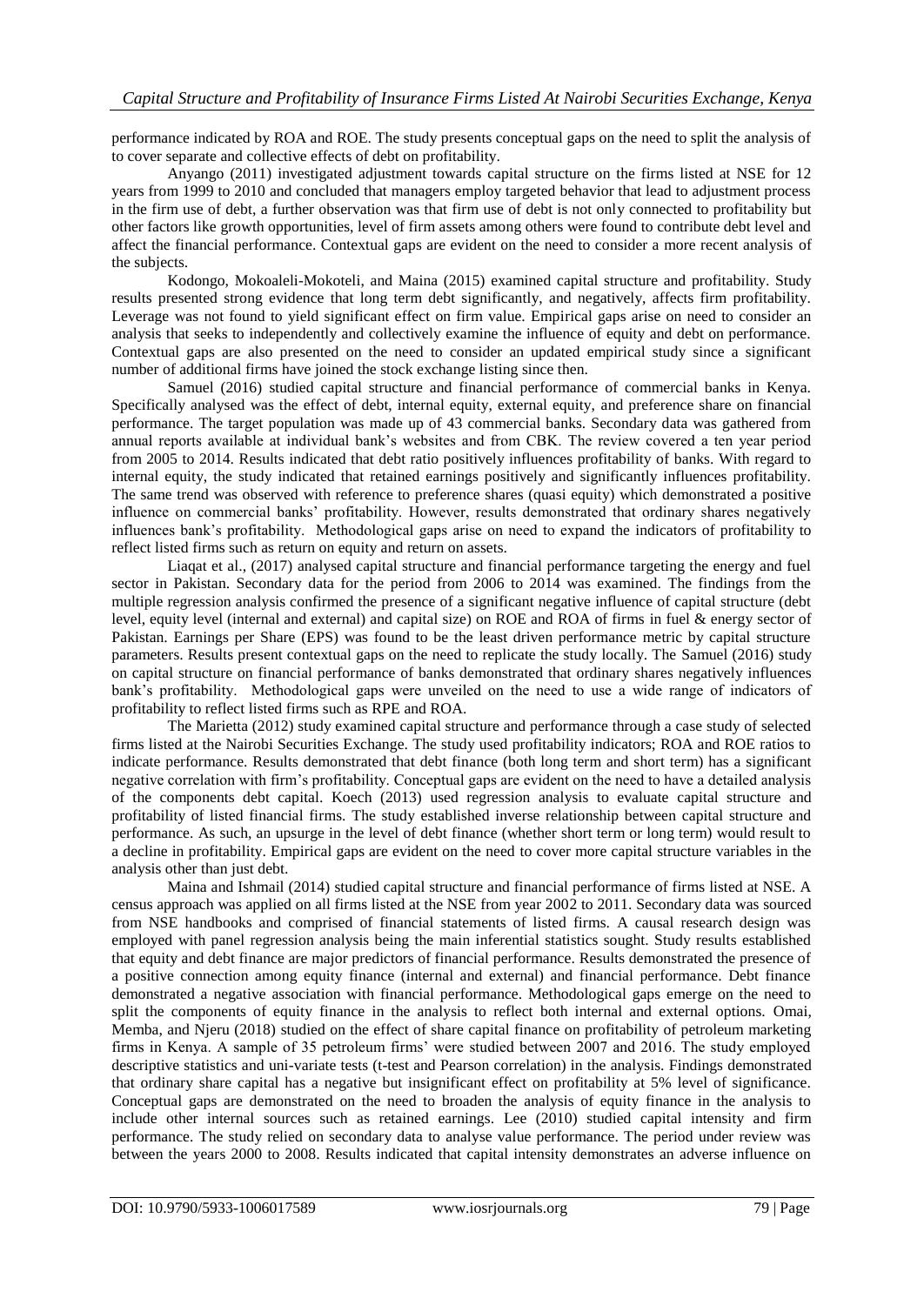performance. Methodological gaps and empirical gaps are evident on the need to assess the moderating role of capital intensity the association between other capital structure variables and profitability.

Gamlath and Yogendrarajah (2013) studied capital intensity in the Sri Lankan plantation industry. Financial performance was indicated by Net Profit Margin, Return on Assets, and Return on Capital Employed. Debt financing was indicated using the debt to equity financing ratio. Using a sample of 9 plantation companies in Sri Lanka over the period of 2007 to 2011, the results indicated that capital intensity along other variables assessed influenced debt financing. Contextual gaps are presented on the need to replicate the study locally. Mohamed (2010) analysed the influence of financial leverage on financial performance of manufacturing and allied firms at NSE, Kenya. A descriptive survey approach was used on a population of 10 manufacturing and allied firms listed at the NSE as at 2016. Secondary data was reviewed as from 2012 to 2016. Descriptive statistics as well as inferential statistics were utilised. The findings exhibited a negative but insignificant relationship between capital intensity and profitability as indicated by return on assets. Methodological gaps are presented on the need to analyse capital intensity as a moderating variable.

## **VI. Research Methodology**

The target population of this study comprised of all the 6 listed insurance firms in Kenyan Securities Exchange for the 8-year period from 2011 to 2018. The choice of this period for analysis is the wide disparities reported with regard to profitability of insurance firms during the review period. A census was carried out due to the small number of insurance firms listed in NSE, Kenya. The causal or explanatory research design was utilized as a result of the nature of problem and data availability to determine and explain already existing relationships, if any, between capital structure and profitability of insurance firms listed at NSE in Kenya. Moreover, the research approach allows conclusions and inferences to be made to the larger population.

Data collected were cleaned and then categorized in line with the research. Diagnostic tests were carried out to determine and ascertain that the data sets meet the general assumptions for regression analysis. Data analysis was effected by descriptive analysis (means and standard deviation), Pearson Correlation Analysis and multiple linear regression analysis. The multiple regression analysis and Pearson correlation analysis were the main inferential statics guiding the generalizations.

# **VII. Results and Findings**

The section presents results and relevant interpretations as well as discussion in the form of comparing and contrasting the study findings with other studies.

#### **a. Descriptive Analysis**

This section highlights the descriptive statistical analysis of the collected data for every variable under study, it indicates the means, standard deviation, and the least possible and maximum figures.

| <b>Table 1:</b> Descriptive |            |       |                |          |            |  |
|-----------------------------|------------|-------|----------------|----------|------------|--|
| <b>Variable</b>             | <b>Obs</b> | Mean  | <b>Std.Dev</b> | Min      | <b>Max</b> |  |
| Return on assets            | 48         | 0.344 | 0.038          | 0.27     | 0.422      |  |
| Return on equity            | 48         | 0.361 | 0.035          | 0.297    | 0.454      |  |
| Total debt                  | 48         | 0.463 | 0.256          | 0.009    | 1.591      |  |
| Short term debt             | 48         | 0.318 | 0.027          | 0.227    | 0.335      |  |
| Long term debt              | 48         | 0.290 | 0.049          | 0.229    | 0.451      |  |
| <b>Total Equity</b>         | 48         | 0.432 | 0.121          | $-0.021$ | 0.931      |  |
| External equity             | 48         | 0.369 | 0.038          | 0.282    | 0.446      |  |
| Internal equity             | 48         | 0.498 | 0.087          | 0.332    | 0.669      |  |
| Capital intensity           | 48         | 0.423 | 0.082          | 0.257    | 0.603      |  |

#### **Source: Research data, 2019**

Table 1 indicates that for the periods under study (2011-2018), the return on assets of the listed insurance firms in Kenya had a mean return on assets for the eight years that indicated that the firms were efficient at converting their investments into profits. Also, the mean value of the firms' return on equity indicated that every Ksh of common shareholders' equity earned about Kshs 3.61 and deviated by Kshs 3.50 in the period under study.

Table 1 further show that the capital structure adopted by listed insurance firms comprised of 31.8% long-term debt and 36.9% external equity. This finding is in agreement with the findings of the study by Mwangi *et al.* (2014) who found that firms listed in Kenya employ more equity than debt to finance their assets. The author attributed this preference for equity to high cost of debt in Kenya that discourages the corporate sector from borrowing from commercial banks. The finding however conflicted that by Kodongo *et al.* (2014) who observed that firms listed in NSE employ more debt than equity. The authors attributed this trend to the fact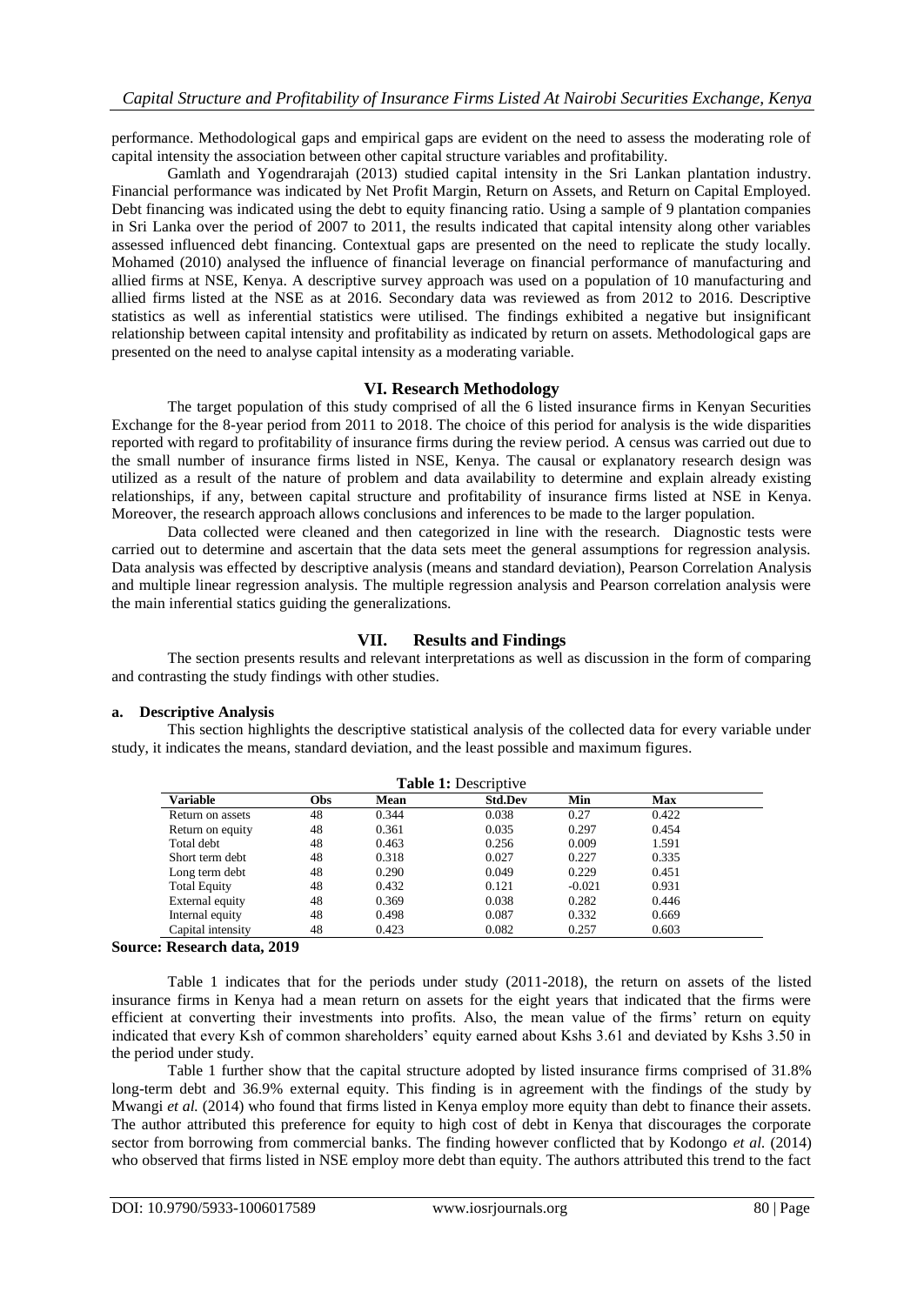that commercial bank loan is easier to arrange and acquire than equity that requires approval by the regulator (CMA).

The corresponding high standard deviation of 25.6% supported by the wide range between minimum and maximum observations  $(0.009 - 1.591)$  on total debt utilization show significant dispersion on borrowing levels among listed insurance firms. The findings implies that in spite of some firms being highly indebted, majority were modestly geared. A similar pattern applies on equity financing whose maximum of 0.931 indicated that some firms were almost entirely funded by equity and a minimum of -0.021 signifying that some companies were technically drifting towards insolvency.

It can also be deduced from the results that approximately 31.8% of total debt comprises of short term borrowing (repayable within 12 months of balance sheet date) as opposed to long term debt that constitute 29%. This empirical observation signifies preference for short-term debt over long term debt by firms to finance their assets. This disparity may be attributed to the perceived cost of long-term borrowing as well as inaccessibility for long-term credit from lenders as a result of high collateral requirements in terms of security (Bitok *et al.*, 2011). Another reason could be as a result of the fact that the Kenyan long-term debt market is still developing and hence not readily accessible by insurance firms (Maina & Ishmail, 2014). The high variability in borrowing levels as evidenced by the high standard deviation show the non-uniformity in the borrowing levels among listed insurance firms during the analysis period.

The results output displayed in Table 1 denote that the greatest proportion of the firms' equity capital was derived from internal sources (retained earnings and reserves) at approximately 49.8% as opposed to external equity that approximated 36.9% of the total equity component. The observation signifies that during the period of analysis, listed insurance firms employed the pecking order hypothesis of capital structure; which opine that firms normally prefer to utilize internally generated funds as opposed to externally acquired capital to finance their assets. The results further show a high dispersion on usage levels of each component of equity capital as signified by the standard deviation. Regarding capital intensity, the results showed that the firms on average invested Ksh 0.423 to produce one shilling of revenue during the study period.

#### **B. Correlation Analysis**

To examine relationship between variables, the study employed Pearson's simple correlation analysis. A correlation coefficient measures the extent to which two variables tend to change together; correlations indicate the nature and strength of relationship between two variables under study (Abor, 2005). The coefficient describes both the strength and the direction of the relationship-it ranges between -1 and 1 that indicates how strongly two variables are linearly related.

## **B1. Long term debt and profitability**

Pairwise correlation coefficient was utilized to gauge the relationship between Long term debt and profitability.

|                | <b>Table 2:</b> Long term debt and Profitability |                         |
|----------------|--------------------------------------------------|-------------------------|
|                | <b>Return on assets</b>                          | <b>Return on equity</b> |
| Long term debt | 0.4519                                           | 0.4902                  |
| Sig            | 0.0142                                           | 0.0422                  |
|                | 48                                               | 48                      |

The results indicated that there was a moderate, positive and significant relationship between Long term debt and ROE, also there was a positive and significant relationship between Long term debt and return on assets. This implies that during the study period 2013 - 2017 an increase in Long term debt led to an increase in profitability.

The findings concur with findings by Ahmad, Abdullah, and Roslan (2012) findings that demonstrated that long term debt (TD) were meaningfully related with return on assets. On the other hand, return on equity was established to have a significant relationship with all debt levels including total debt. However the findings deviate from those of Mwangi, Muathe, and Kosimbei (2014) who found a positive relationship between long term debt and performance as was measured in terms of return on assets and return on equity.

#### **B2. Short Term Debt and Profitability**

Pairwise correlation coefficient was utilized to measure the relationship between short term debt and profitability.

| <b>Table 3:</b> Short term debt and Profitability |                  |                  |  |  |
|---------------------------------------------------|------------------|------------------|--|--|
|                                                   | Return on assets | Return on equity |  |  |
| Short term debt                                   | 0.4952           | 0.4442           |  |  |
| Sig                                               | 0.0417           | 0.0280           |  |  |
|                                                   | 48               | 48               |  |  |
|                                                   |                  |                  |  |  |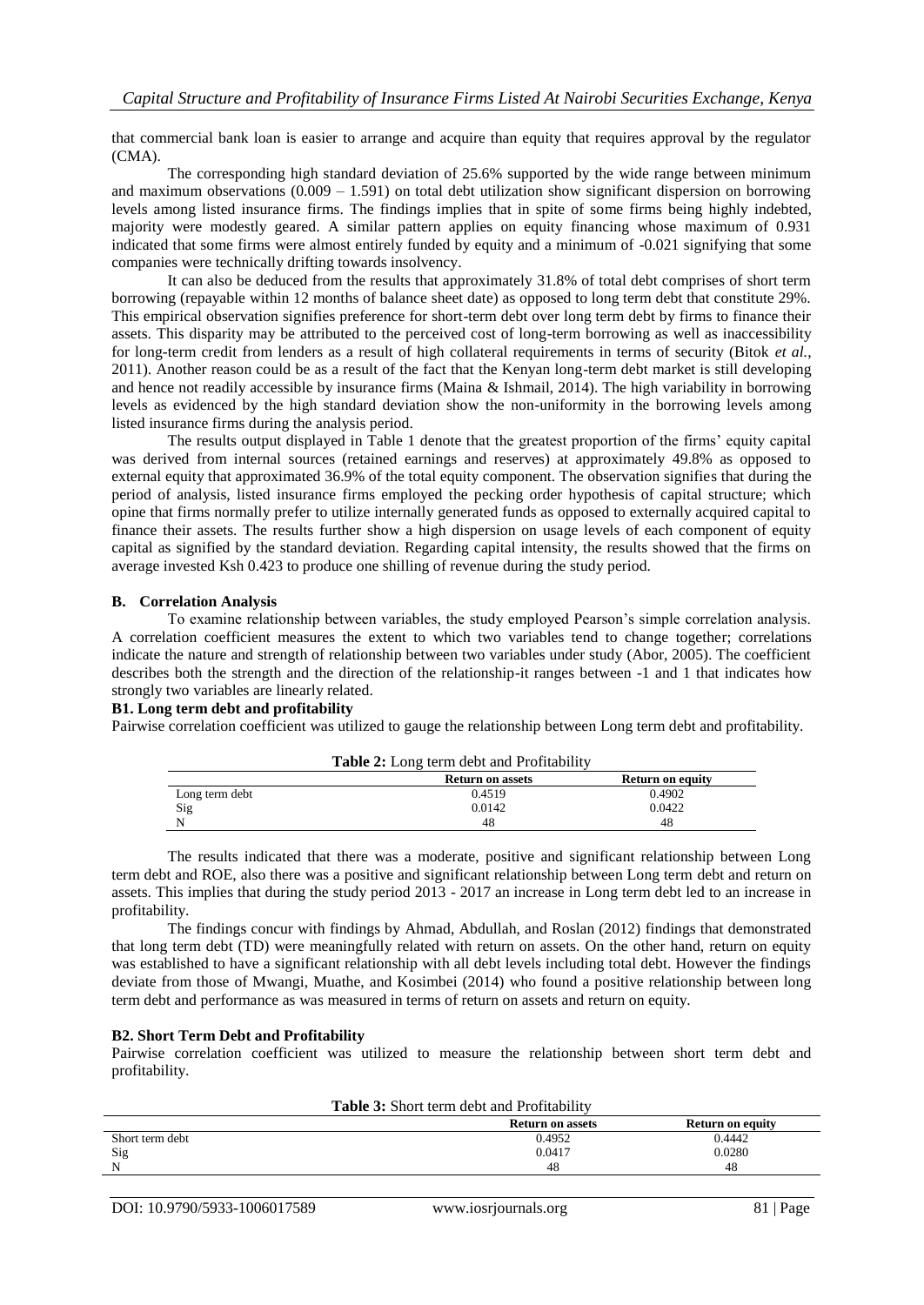The results indicated that there was a positive and substantial relationship between Short term debt and ROA, also there was a positive and substantial relationship between short term debt and ROE. This implies that during the study period 2011 - 2018 an increase in Short term debt led to an increase in profitability. The results vary with findings by Kubai (2016) who found that short-term debt had a negative relationship with profitability (return on equity). Chinaemerem and Anthony (2012) results indicated that short-term debt had a negative, statistically significant impact on firm's performance. Financial performance was indicated through profitability metrics namely return on assets and return on equity.

#### **B3. Internal Equity and Profitability**

Pairwise correlation coefficient was utilized to measure the relationship concerning profitability and equity.

|                 | <b>Table 4:</b> Internal Equity and Profitability |                  |
|-----------------|---------------------------------------------------|------------------|
|                 | return on assets                                  | return on equity |
| Internal equity | 0.5231                                            | 0.4312           |
| Sig             | 0.0001                                            | 0.0138           |
| N               | 48                                                | 48               |
|                 |                                                   |                  |

The results indicated that there was a substantial positive relationship concerning internal equity and return on equity, there was also a significant positive relationship between internal equity and return on assets. This implies that during the study period 2011 - 2018 an increase in internal equity led to an increase in profitability.

The results concur with Samuel (2016) results that indicated debt ratio positively influences profitability of banks. With regard to internal equity, the study indicated that retained earnings positively and significantly affects profitability. Raude, Wesonga, and Wawire (2015) results indicated that a strong relationship between internal equity financing and performance. Njagi, Kimani, and Kariuki (2017) results demonstrated that equity finance has a positive relationship with financial performance of the SMEs.

# **B4: External Equity and Profitability**

Pairwise correlation coefficient was utilized to measure the relationship between external equity and profitability.

| <b>Table 5:</b> External Equity and Profitability |                         |                         |  |
|---------------------------------------------------|-------------------------|-------------------------|--|
|                                                   | <b>Return on Assets</b> | <b>Return on Equity</b> |  |
| External equity                                   | 0.3255                  | 0.4037                  |  |
| Sig                                               | 0.0240                  | 0.0101                  |  |
| N                                                 | 48                      | 48                      |  |

The results indicated that there was a significant positive relationship concerning external equity and return on equity, there was also a significant positive relationship concerning external equity and return on assets. This implies that during the study period 2011 - 2018 an increase in external equity led to an increase in profitability.

The results concur with Maina and Ishmail (2014) findings that demonstrated the existence of a positive relationship between equity finance (internal and external) and financial performance. Debt finance demonstrated a negative relationship with financial performance. Marietta (2012) also found that internal and external equity finance had a significant positive correlation with firm's profitability. However, the results varies with Omai, Memba, and Njeru (2018) findings that indicated ordinary share capital had a negative but insignificant effect on profitability at 5% level of significance.

#### **b. Regression Analysis**

The study carried out panel regression analysis to establish the relation among study variables. Specifically the study used fixed effect and random effect model.

#### **C1. Long term debt and profitability**

The research sought to establish the effect of Long term debt on profitability of listed insurance firms in Kenya (See Table 6).

| <b>Table 6:</b> Long term debt and Profitability |                  |             |           |      |        |       |
|--------------------------------------------------|------------------|-------------|-----------|------|--------|-------|
|                                                  | Long term debt   | Coefficient | Std. Err. |      | P >  z | Model |
| Model 1a                                         | Return on assets | 0.419       | 0.193     | 2.17 | 0.030  | RE    |
|                                                  | _cons            | 0.223       | 0.056     | 3.95 | 0.000  |       |
| Model 1b                                         | Return on equity | 0.365       | 0.177     | 2.06 | 0.015  | RE    |
|                                                  | cons             | 0.358       | 0.052     | 6.86 | 0.000  |       |
| <b>Statistics</b>                                | Model 1a         | Model1b     |           |      |        |       |
| Wald $chi2(1)$                                   | 4.72             | 0.00        |           |      |        |       |
|                                                  |                  |             |           |      |        |       |

DOI: 10.9790/5933-1006017589 www.iosrjournals.org 82 | Page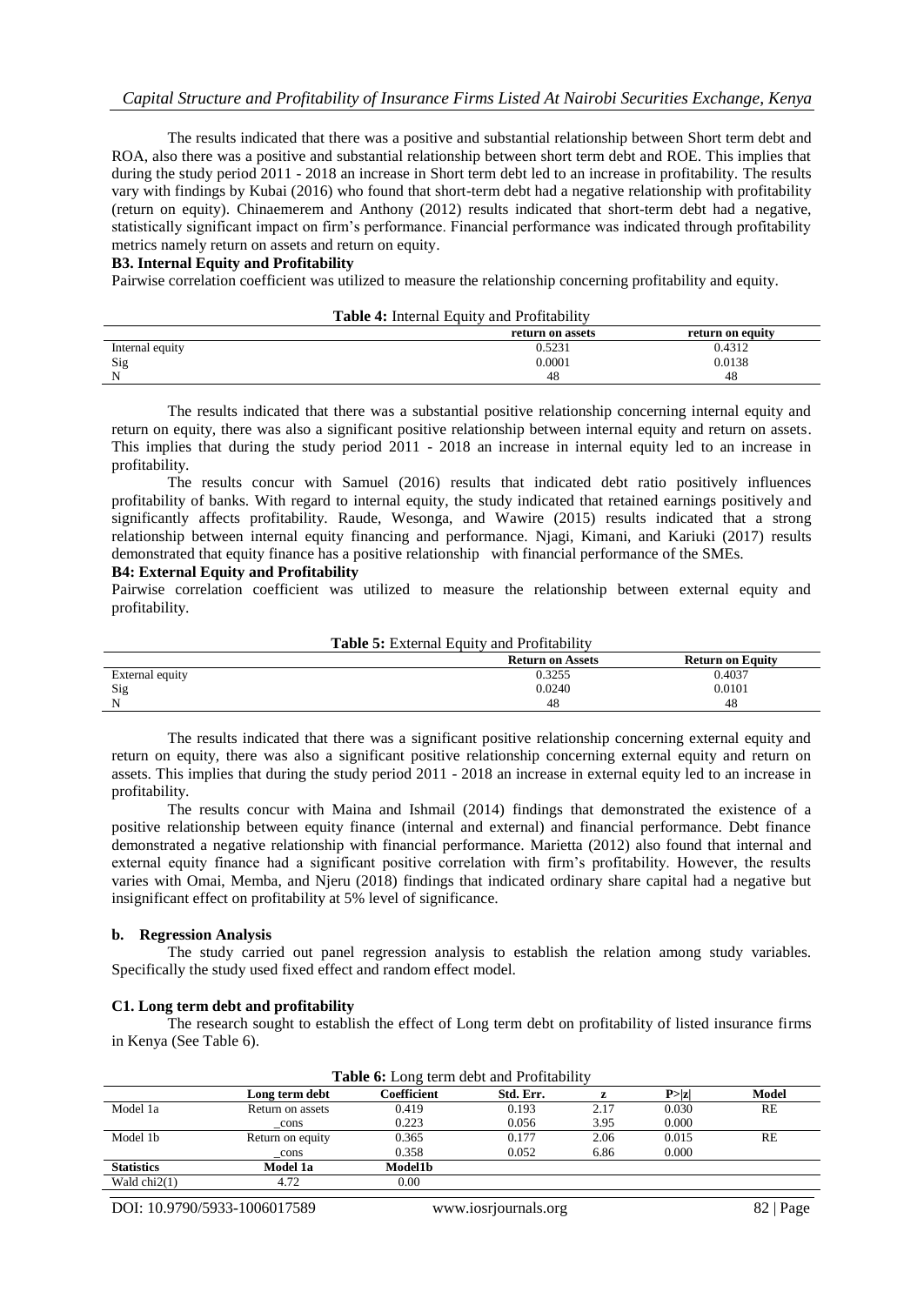| Prob $>$ chi2 |  | 0.0298 | 0.9546        |
|---------------|--|--------|---------------|
| R-Squared     |  | 0.4351 | 0.4906        |
|               |  | -- - - | $\sim$ $\sim$ |

As shown in Table 6, R-squared was 0.4351 indicating that long term debt explained 43.51 percent of change in return on assets in insurance firms listed at NSE. Also R-squared was 0.4906 indicating that long term debt explained 49.06 percent of change in return on equity in insurance firms listed at NSE.

The results indicated that holding other factors constant, a unit increase in long term debt led to 0.419 units increase in return on assets. The P-value was less than the significance level of 0.05 indicating that the relationship was statistically significant. Holding other factors constant, a unit increase in Long term debt led to 0.365 units increase in return on equity; the P-value was less than the level of significance of 0.05 hence an indication that the relationship was statistically significant. The study therefore rejected the null hypotheses and found that long term debt capital have a significant effect on profitability of Insurance firms listed at Nairobi Securities Exchange, Kenya.

|                  | From the findings in Table 6 two models were presented. |
|------------------|---------------------------------------------------------|
| Return on assets | $= 0.223 + 0.419$ Long term debt                        |
| Return on equity | $= 0.358 + 0.365$ Long term debt                        |

#### **C2. Short term debt and profitability**

The research sought to establish the effect of Short term debt on profitability of insurance firms in Kenya. The results are shown in Table 7.

|                   | Table 7: Short term debt as Independent Variable-Random Effects Models |                |           |       |        |       |
|-------------------|------------------------------------------------------------------------|----------------|-----------|-------|--------|-------|
|                   | Short term debt                                                        | Coefficient    | Std. Err. | z     | P >  z | Model |
| Model 1a          | Return on assets                                                       | 0.446          | 0.124     | 3.60  | 0.010  | RE    |
|                   | cons                                                                   | 0.407          | 0.040     | 10.10 | 0.000  |       |
| Model 1b          | Return on equity                                                       | 0.698          | 0.115     | 6.07  | 0.001  | RE    |
|                   | cons                                                                   | 0.364          | 0.038     | 9.63  | 0.000  |       |
| <b>Statistics</b> | Model 1a                                                               | <b>Model1b</b> |           |       |        |       |
| Wald $chi2(1)$    | 2.55                                                                   | 0.00           |           |       |        |       |
| Prob $>$ chi2     | 0.110                                                                  | 0.946          |           |       |        |       |
| R-Squared         | 0.4201                                                                 | 0.4321         |           |       |        |       |

| <b>Table 7:</b> Short term debt as Independent Variable-Random Effects Models |
|-------------------------------------------------------------------------------|
|-------------------------------------------------------------------------------|

In view of Table 7, R-squared was 0.4201 indicating that short term debt explained 42.0 percent of change in return on assets in insurance firms listed at NSE. Also R-squared was 0.4321 indicating that short term debt explained 43.21 percent of change in return on equity in insurance firms listed at NSE.

The outcomes further specified that while holding other factors constant, a unit increase in Short term debt led to 0.446 units increase in return on assets. The P-value was less than the level of significance of 0.05 indicating that the relationship was statistically significant. Holding other factors constant, a unit increase in Short term debt led to 0.698 units increase in return on equity; the P-value was less than the level of significance of 0.05 hence an indication that the relationship was statistically significant. The study therefore rejected the null hypotheses and confirmed that short term debt capital have a significant effect on profitability of Insurance firms listed at Nairobi Securities Exchange, Kenya.

The results are in line with previous studies that found a significant association between Short term debt and profitability (Rechner & Dalton, 1991; Brown & Caylor, 2004; Naushad & Malik; 2015). However, the results were inconsistent with past studies that found no significant relationship between Short term debt and profitability (Aluchna, 2009; Klein et al., 2005) and those that established a negative association between Short term debt and profitability (Beltratti & Stulz, 2012; Erkens, et al., 2012).

Profitability was measured in terms of return on assets and return on equity. From the findings in Table 3 two models were presented.

| Return on assets | $= 0.407 + 0.446$ Short term debt |
|------------------|-----------------------------------|
| Return on equity | $= 0.364 + 0.698$ Short term debt |

# **C3. Internal Equity and Profitability**

The research sought to establish the effect of internal equity on profitability of listed insurance firms in Kenya (See Table 8).

|                      | Internal equity  | Coefficient | Std. Err. | 7.   |      | P >  z | Model |
|----------------------|------------------|-------------|-----------|------|------|--------|-------|
| Model 1a             | Return on assets | 0.419       | 0.131     |      | 3.21 | 0.003  | FE    |
|                      | cons             | 0.190       | 0.048     |      | 3.93 | 0.000  |       |
| Model 1 <sub>b</sub> | Return on equity | 0.577       | 0.120     | 4.81 |      | 0.071  | RE    |
|                      | cons             | 0.441       | 0.045     | 9.76 |      | 0.000  |       |
| <b>Statistics</b>    | Model 1a         | Model1b     |           |      |      |        |       |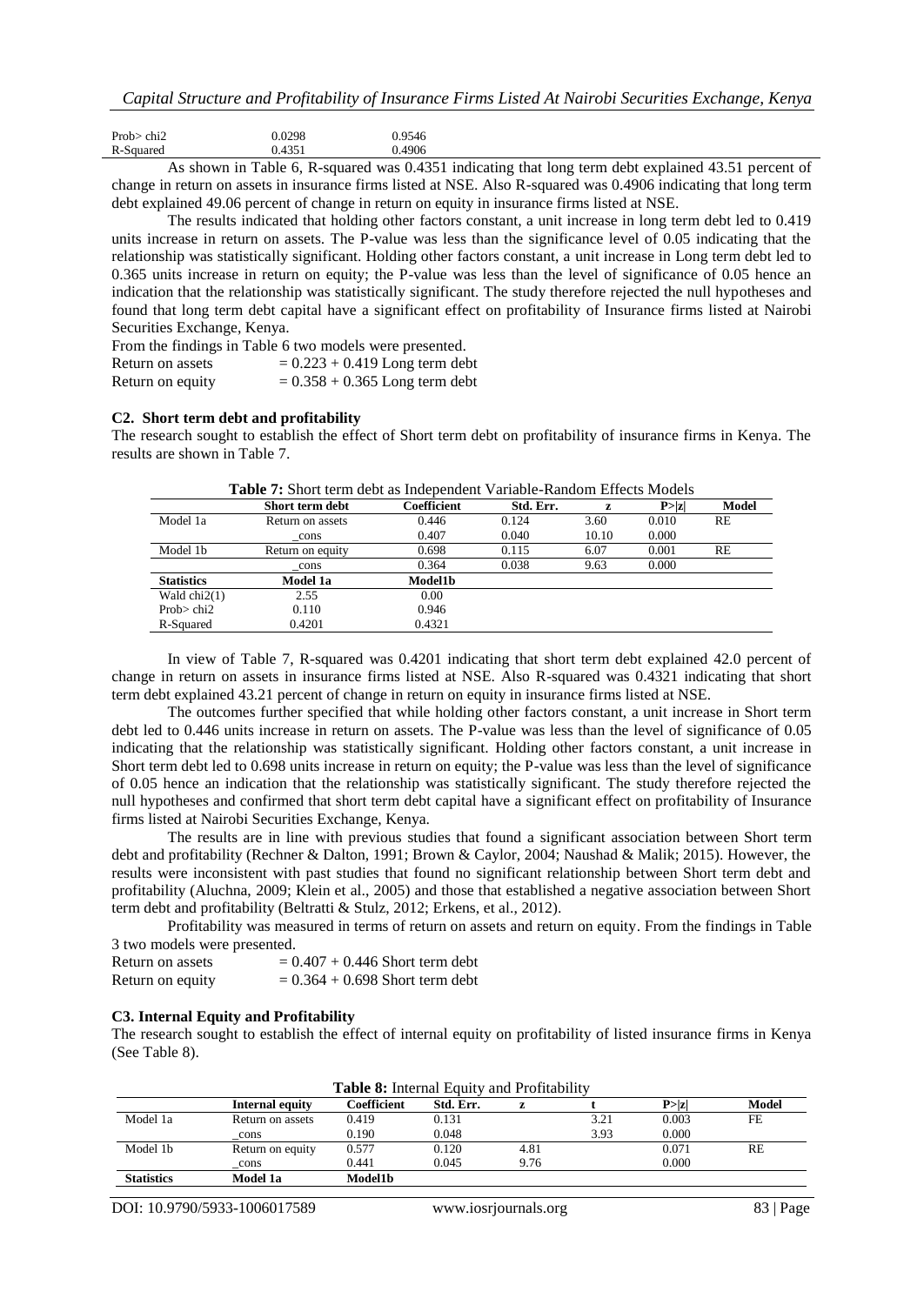| F(1,41)        | 10.33  |        |  |
|----------------|--------|--------|--|
| Prob > F       | 0.0026 |        |  |
| Wald $chi2(1)$ |        | 3.26   |  |
| Prob $>$ chi2  |        | 0.0710 |  |
| R-Squared      | 0.6841 | 0.5421 |  |

In view of Table 8, R-squared was 0.6841 indicating that internal equity explained 68.41 percent of change in return on assets in insurance firms listed at NSE. Also R-squared was 0.5421 indicating that internal equity explained 54.21 percent of change in return on equity in insurance firms listed at NSE.

The outcomes further specified that holding other factors constant return on assets would be 0.190, a unit increase in internal equity led to 0.419 units increase in return on assets. The P-value was less than the level of significance of 0.05 signifying that the relationship was statistically significant. Holding other factors constant, return on equity would be 0.441, a unit increase in internal equity led to 0.577 units increase in return on equity; the P-value was lesser than the level of significance of 0.05 signifying that the relationship was statistically significant. The study therefore had the null hypotheses rejected and confirmed that internal equity have a significant effect on profitability of insurance firms listed at Nairobi Securities Exchange, Kenya.

The outcomes vary with previous studies that established a significant association between internal equity and profitability (Naushad & Malik; 2015). Also the results were inconsistent with past studies that found no significant relationship between internal equity and profitability (Aluchna, 2009; Klein et al., 2005) and concurred with those that found an insignificant relationship between internal equity and profitability (Erkens et al., 2012).

Profitability was measured in terms of return on assets and return on equity. From the findings in Table 4 two models were presented.

Return on assets  $= 0.190 + 0.419$  Internal equity

Return on equity  $= 0.441 + 0.577$  Internal equity

**C4. External equity and Profitability of insurance firms**

The research sought to establish the effect of external equity on profitability of insurance firms in Kenya. The results are shown in Table 9.

| <b>Rable 7.</b> EXTERNAL Equity and From aboutly |                        |                    |           |       |        |       |  |
|--------------------------------------------------|------------------------|--------------------|-----------|-------|--------|-------|--|
|                                                  | <b>External equity</b> | <b>Coefficient</b> | Std. Err. | z     | P >  z | Model |  |
| Model 1a                                         | Return on assets       | .122               | .064      | 1.91  | 0.046  | RE    |  |
|                                                  | cons                   | .284               | .032      | 8.81  | 0.000  |       |  |
| Model 1b                                         | Return on equity       | 0.221              | .060      | 3.69  | 0.041  | RE    |  |
|                                                  | cons                   | .382               | .031      | 12.29 | 0.000  |       |  |
| <b>Statistics</b>                                | Model 1a               | <b>Model1b</b>     |           |       |        |       |  |
| F(1,131)                                         |                        |                    |           |       |        |       |  |
| Prob > F                                         |                        |                    |           |       |        |       |  |
| Wald $chi2(1)$                                   | 3.66                   | 0.47               |           |       |        |       |  |
| Prob $>$ chi2                                    | 0.0558                 | 0.491              |           |       |        |       |  |
| R-Squared                                        | 0.478                  | 0.573              |           |       |        |       |  |
| Rho                                              |                        |                    |           |       |        |       |  |

|  |  |  |  | Table 9: External Equity and Profitability |
|--|--|--|--|--------------------------------------------|
|--|--|--|--|--------------------------------------------|

As shown in Table 9, R-squared was 0.478 indicating that external equity explained 47.8 percent of change in return on assets in insurance firms listed at NSE. Also R-squared was 0.573 indicating that external equity explained 57.3 percent of change in return on equity in insurance firms listed at NSE.

The outcomes further specified that holding other factors constant return on assets would be 0.284, a unit increase in external equity led to 0.122 units increase in return on assets. The P-value was less than the level of significance of 0.05 indicating that the relationship was statistically significant. Holding other factors constant, return on equity would be 0.382, a unit increase in external equity led to 0.041 units decrease in return on equity; the P-value was less than the level of significance of 0.05 signifying that the relationship was statistically significant. The study therefore had the null hypotheses rejected and found that external equity have a significant effect on profitability of insurance firms listed at Nairobi Securities Exchange, Kenya.

The results concur with previous studies that found a significant relationship between external equity and profitability (Brown & Caylor, 2004; Naushad & Malik; 2015). Also the results were inconsistent with past studies that found no significant relationship between external equity and profitability (Aluchna, 2009; Klein et al., 2005) and concurred with those that found an insignificant relationship between external equity and profitability (Erkens,et al., 2012).

Profitability was measured in terms of return on assets and return on equity. From the findings in Table 5 two models were presented.

Return on assets  $= .284 + 0.122$  External equity Return on equity  $= .382 + 0.221$  External equity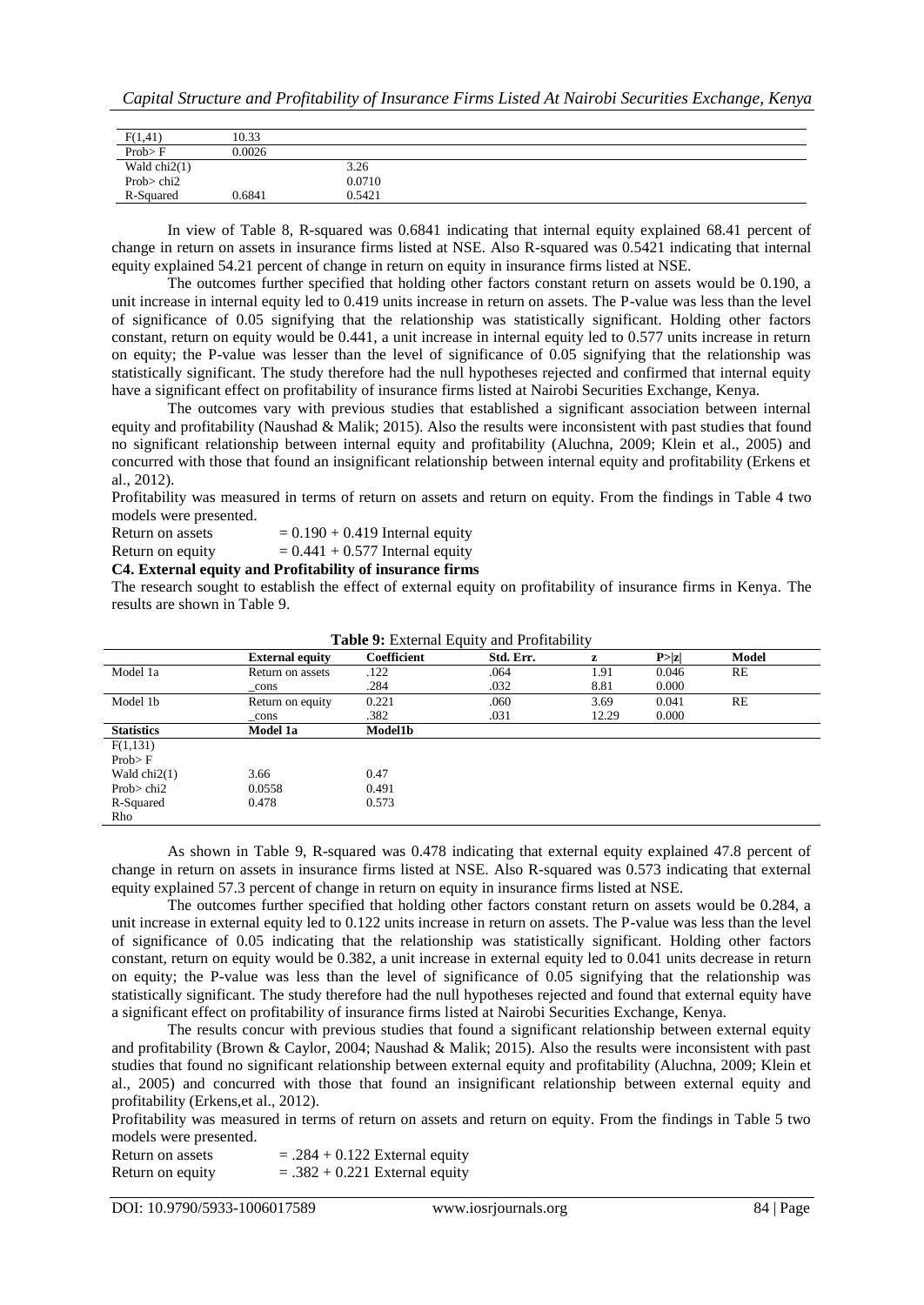#### **C5. Capital structure and profitability of insurance firms**

The research sought to establish the effect of capital structure on profitability of insurance firms listed at NSE in Kenya. The results are shown in Table 10.

|                   | return on assets        | <b>Coefficient</b> | <b>Std. Error</b> | Z       | P >  z | Model |
|-------------------|-------------------------|--------------------|-------------------|---------|--------|-------|
| Model 1a          | Long term debt          | $-0.299$           | 0.301             | $-0.99$ | 0.321  | RE    |
|                   | Short term debt         | $-0.165$           | 0.113             | $-1.47$ | 0.142  |       |
|                   | Internal equity         | 0.904              | 0.236             | 3.83    | 0.000  |       |
|                   | External equity         | $-0.188$           | 0.095             | $-1.99$ | 0.047  |       |
|                   | -Cons                   | .244               | .070              | 3.51    | 0.000  |       |
|                   | <b>Return on equity</b> | <b>Coefficient</b> | <b>Std. Error</b> | z       | P >  z | Model |
| Model 1b          | Long term debt          | 0.744              | 0.289             | 2.58    | 0.010  | RE    |
|                   | Short term debt         | $-0.033$           | 0.111             | $-0.29$ | 0.768  |       |
|                   | Internal equity         | $-0.737$           | 0.227             | $-3.24$ | 0.001  |       |
|                   | External equity         | 0.052              | 0.091             | 0.57    | 0.569  |       |
|                   | -Cons                   | 0.402              | 0.066             | 6.04    | 0.000  |       |
| <b>Statistics</b> | Model 1a                | Model1b            |                   |         |        |       |
| Wald $chi2(4)$    | 22.11                   | 11.73              |                   |         |        |       |
| Prob $>$ chi2     | 0.0002                  | 0.0395             |                   |         |        |       |
| R-Squared         | 0.4470                  | 0.7062             |                   |         |        |       |

**Table 10:** Capital structure on Profitability

In view of Table 10 results on the effect of capital structure on return on assets show that capital structure explains up to 44.7% of variations in return on assets of listed insurance firms in Kenya. This is based on the resultant determinant coefficient  $(R^2)$  value equivalent to 0.4470. This indicates a relatively fair measure of fit for the variables included in the model. Further, the corresponding Prob>chi2 – value of 0.0002 signify that the coefficients of the four variables are jointly statistically different from zero at 95% confidence level.

The results indicated that holding other factors constant, return on assets would be 0.244, a unit increase in Long term debt led to 0.299 units decrease in return on assets. P-value was greater than the level of significance of 0.05 indicating that the relationship was statistically insignificant, a unit increase in short term debt led to 0.165 decrease in return on assets; the P-value was greater than the level of significance of 0.05 indicating that the relationship was statistically insignificant. A unit increase in internal equity led to 0.904 increase in return on assets; the P-value was less than the level of significance of 0.05 indicating that the relationship was statistically significant. And lastly, a unit increase in external equity led to 0.188 decrease in return on assets. The P-value was less than the level of significance of 0.05 indicating that the relationship was statistically significant.

The results indicated that holding other factors constant, return on equity would be 0.402, a unit increase in Long term debt led to 0.744 units increase in return on equity; the P-value was less than the level of significance of 0.05 indicating that the relationship was statistically significant, a unit increase in Short term debt led to -0.033 increase in return on equity; the P-value was less than the level of significance of 0.05 indicating that the relationship was statistically significant. A unit increase in internal equity led to -0.737 decrease in return on equity; the P-value was less than the level of significance of 0.05 indicating that the relationship was statistically significant. And lastly, a unit increase in external equity led to 0.052 increase in return on equity. The P-value was greater than the level of significance of 0.05 indicating that the relationship was statistically insignificant.

Therefore, the capital structure and profitability models can now be presented as follows:

Return on equity =  $0.402 + 0.052$  External equity + -.0737 Internal equity + -.033 Short term debt + -0.744 Long term debt

Return on assets =  $0.244 + 0.188$  External equity + 0.904 Internal equity +  $-0.165$  Short term debt +  $-0.299$ Long term debt

#### **C6. Capital Structure and Profitability of insurance firms –with moderation**

The research sought to establish the moderating effect of capital intensity on the effect of capital structure on profitability of insurance firms listed at NSE in Kenya. The results are shown in Table 11.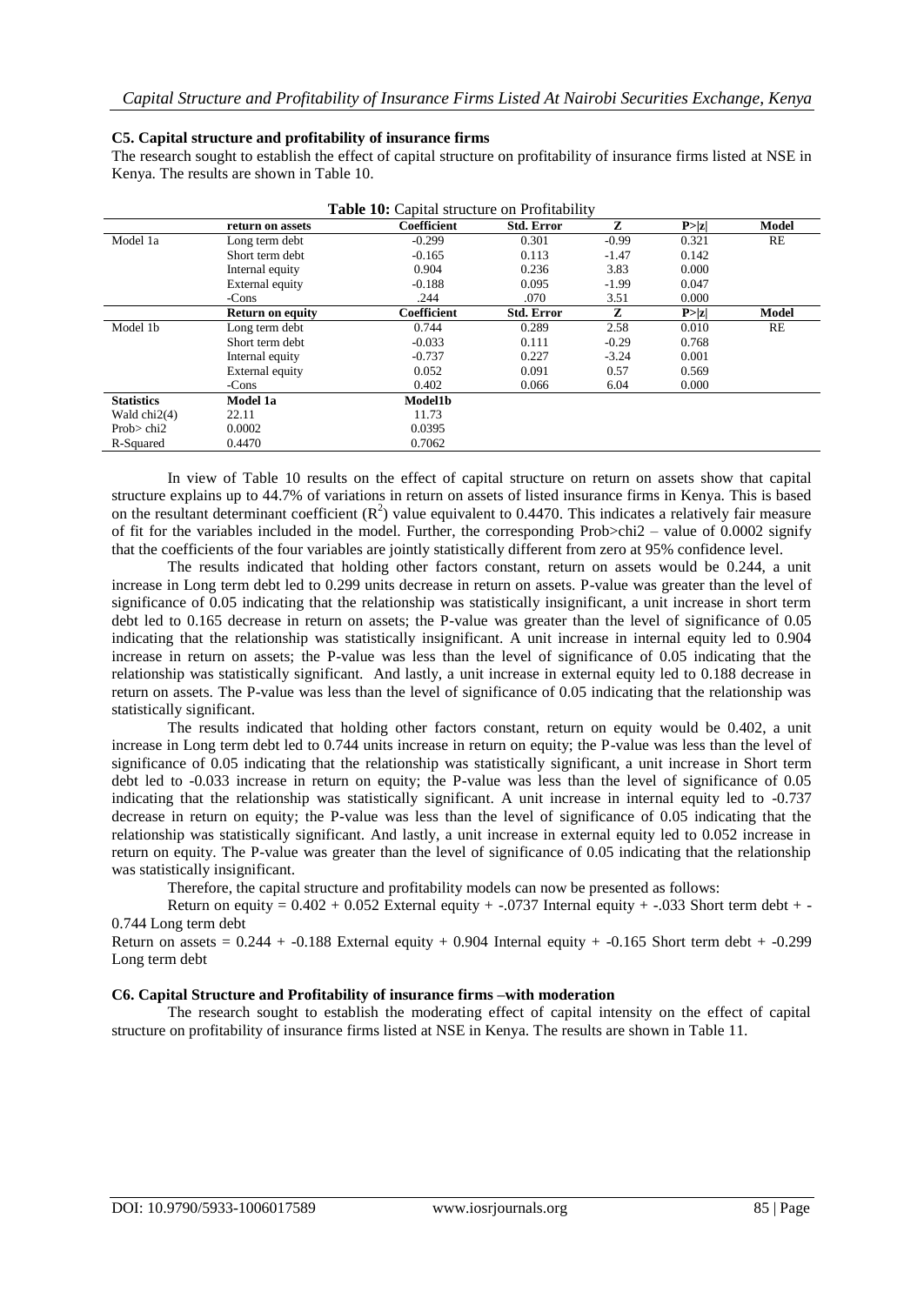|                   |                                   | Table 11: Capital structure and Profitability |                   |         |        |       |
|-------------------|-----------------------------------|-----------------------------------------------|-------------------|---------|--------|-------|
|                   | <b>Return on Equity</b>           | <b>Coefficient</b>                            | <b>Std. Error</b> |         | P >  z | Model |
| Model 1a          | Long term debt*capital intensity  | 0.475                                         | 0.659             | 0.72    | 0.110  | FE    |
|                   | Short term debt*capital intensity | 0.104                                         | 0.225             | 0.46    | 0.646  |       |
|                   | Internal equity*capital intensity | $-1.290$                                      | 0.551             | $-2.34$ | 0.024  |       |
|                   | External equity*capital intensity | 0.005                                         | 0.228             | 0.02    | 0.982  |       |
|                   | _cons                             | 0.327                                         | 0.025             | 13.30   | 0.000  |       |
|                   | <b>Return on assets</b>           | <b>Coefficient</b>                            | <b>Std. Error</b> | Z       | P >  z | Model |
| Model 1b          | Long term debt*capital intensity  | $-1.078$                                      | 0.646             | $-1.67$ | 0.195  | RE    |
|                   | Short term debt*capital intensity | $-0.177$                                      | 0.219             | $-0.81$ | 0.105  |       |
|                   | Internal equity*capital intensity | 0.517                                         | 0.544             | 0.95    | 0.120  |       |
|                   | External equity*capital intensity | $-0.304$                                      | 0.224             | $-1.36$ | 0.218  |       |
|                   | cons                              | 0.336                                         | 0.026             | 12.69   | 0.000  |       |
| <b>Statistics</b> | <b>Model 1a</b>                   | Model1b                                       |                   |         |        |       |
| F(4,38)           | 2.81                              |                                               |                   |         |        |       |
| Prob > F          | 0.0390                            |                                               |                   |         |        |       |
| Wald chi2(4)      |                                   | 22.65                                         |                   |         |        |       |
| Prob $>$ chi2     |                                   | 0.0001                                        |                   |         |        |       |
| R-Squared         | 0.3039                            | 0.3571                                        |                   |         |        |       |

As shown in Table 11 above, the interaction terms were statistically insignificant ( $p < 0.05$ ). The results indicated that there was no moderation effect, therefore the study failed to reject the null hypothesis and found that capital intensity does not have a significant moderating effect of capital structure on profitability of insurance firms listed at NSE, Kenya.

# **VIII. Discussion**

The section presents key findings on each specific objective and subsequently links the findings with other studies and literature. The study found a significant relation between Long term debt and profitability; this indicates that Long term debt is a significant predictor of return on assets and return on equity. It has a positive coefficient indicating that increase in Long term debt increases the return on assets and return on equity. The findings concur with Abor (2005) findings concerning short term debt association with return on equity, the result contradict findings on long term debt because the study established an inverse relationship.

Studies by Kariuki and Kamau (2004) conclude that the more profitable a firm is the higher the level of debt is likely to have in its capital structure. While Yegon (2013) reveals a non-significant relationship where he concluded that the profitability of a firm is not affected by the mix of debt and equity. Mwangi and Burundu (2015) conclude non-existent of relationship. Thus, it is evident an area that requires further studies locally as a result the inconsistencies in the literature reviewed.

The study finds a significant relation between short term debt and profitability this indicates that short term debt is a significant predictor of profitability among insurance firms in Kenya. The results vary with those of Kuria (2010) who concluded that short term debt does not have any effect on the profitability of insurance firms in Israel. These results are also backed by Mwangi and Bulundu (2014) who concluded an insignificant relationship between short term debt and profitability of insurance firms in Uganda. Ebaid (2009) that capital structure has an insignificant influence on profitability among insurance firms in Egypt. Nevertheless, the results controvert those of Abdul (2012) that confirmed that short term debt is positively related to profitability among firms in Pakistan. These findings were similar with a study done by Rajan (2008) who found that short term debt affect firm profitability.

The study confirmed that there is significant association between internal equity and profitability this indicates that internal equity is a significant predictor of profitability. It has a positive coefficient indicating that increase in internal equity increases the profitability. These study results vary with that of Wen (2010) that indicated that there was an insignificant relationship between profitability of insurance firms and internal equity. Overall, the return on assets model findings concur with Abor (2007) who established an inverse effect of capital structure.

The study finds a significant relation between external equity and profitability this indicates that external equity is a significant predictor of return on assets and return on equity. The findings concur with Ibrahim (2009) that external equity had a close to no effect on the performance of a firm. The study conducted in Egypt utilized multiple regression in defining the relationship for the period; 1997 to 2005. Hence, the conclusion is that the capital structure is an irrelevant determinant of the financial performance of a firm.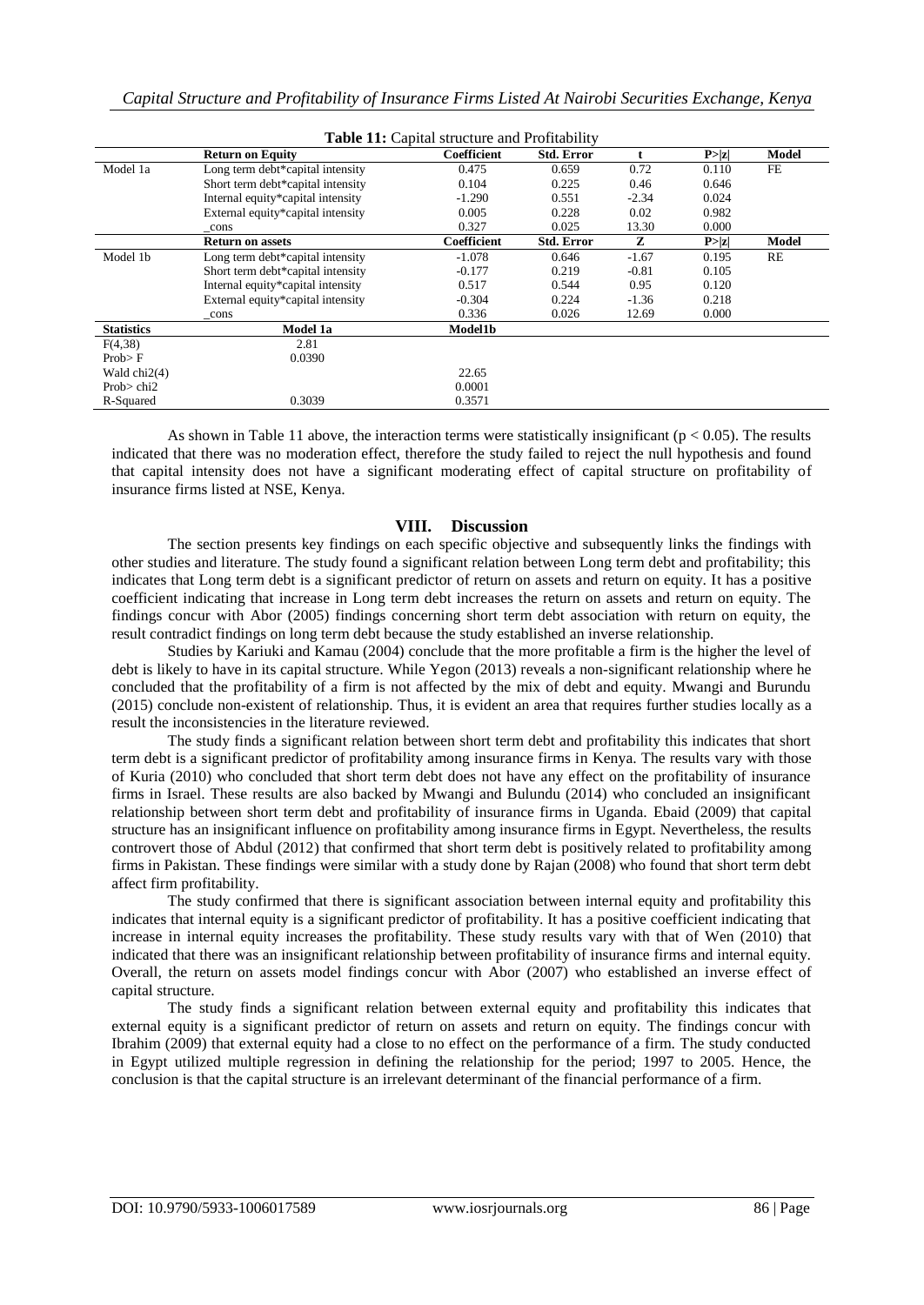# **IX. Conclusion and Recommendations**

#### **a. Conclusion**

The study found that listed insurance firms total debt comprised of about 32 percent of long-term debt. It was also found that there was a moderate, positive and significant association between long-term debt and return on equity. It was found that there was a positive and significant association between long-term debt and return on assets. Long term debt explained 43.51 percent of change in return on assets in insurance firms listed at Nairobi Securities Exchange, Kenya and 49.06 percent of change in return on equity in insurance firms listed at NSE, Kenya. The study concludes that a third of total debt among insurance firms was made up of long-term debt. Also, the study concludes that long-term debt affect profitability and an increase in long-term debt increases the profitability of the listed insurance firm in Kenya. The study found that the total debt of listed insurance firms comprised of about 31.8 percent of short term debt. There was a positive and significant association between short term debt and return on assets, also there was a positive and significant association between short term debt and return on equity. Short term debt explained 42.0 percent of change in return on assets in insurance firms listed at NSE, Kenya and also explained 43.21 percent of change in return on equity in insurance firms listed at NSE, Kenya. The study concludes that short-term debt affect profitability and an increase in short term debt leads to an increase in profitability among insurance firms listed at NSE, Kenya.

The study found that total equity comprised of about 50 percent internal equity, there was a significant positive association between internal equity and return on equity, there was also a significant positive association between internal equity and return on assets. Internal equity explained 54.21 percent of change in return on assets in insurance firms listed at NSE, Kenya. Internal equity explained 68.41 percent of change in return on equity in insurance firms listed at NSE, Kenya. The study concludes that internal equity affect profitability and an increase in internal equity leads to an increase in profitability among listed insurance firms in Kenya. The study found that total equity of listed insurance firms comprised of 36 percent external equity capital, there was a significant positive association between external equity and return on equity, there was also a significant positive association between external equity and return on assets. External equity explained 47.8 percent of change in return on assets in insurance firms listed at NSE, Kenya and also explained 57.3 percent of change in return on equity in insurance firms listed at NSE, Kenya. The study concludes that a third of total equity of listed insurance firms in Kenya was made up of external equity. Also, the study concludes that external equity affect profitability and that an increase in external equity increases the profitability of the listed insurance firm in Kenya. Regarding capital intensity, the study found that the firms on average invested Ksh 0.423 to produce one shilling of revenue during the study period and that capital intensity did not have a significant moderating effect on effect of capital structure on profitability of insurance firms listed at NSE, Kenya. The study concludes that capital intensity does not affect the relationship between capital structure and profitability of insurance firms listed at NSE, Kenya.

#### **b. Recommendations**

In line with the findings and conclusions from this study, the study makes the following recommendations; In order for listed insurance firms to improve there is need to increase various aspects; such as debt financing and equity financing. Recommendations derived from findings: include the need for insurance firms' policies that give greater importance to the determination and monitoring of their capital structure. The further recommendations for listed insurance firms to remain profitable is that they should have good financial management which helps in making decisions about financing mix and policy, matching sources of finance to objectives. The study recommends that shareholders in listed insurance firms in Kenya should take into account the issues related to financing mix. The study will be useful to the policy makers in their effort to revamp their insurance firms in Kenya through understanding the effect of shareholding structure on profitability and also regarding capital base, financial strength and other regulatory requirements of the insurance companies.

From the conclusions, it is suggested that companies had better make use of shareholders' funds as much as practical before they result to borrowing so as to reduce the risks related to debt financing. This risks that include huge interest payments on the debt to erode the returns, restrictive debt covenants, are likely to lead the firms to financial distress and eventual collapse. Firm managers must therefore be encouraged to raise equity by listing at the securities exchanges.

It is also recommended that if firms have to borrow from financial institutions, they should borrow in the short term first before long term since it was concluded that much of firms' assets are financed by short term debts. To this end, the regulators are encouraged to create more short term financial instruments to offer many alternatives that may even help to reduce borrowing cost due to competition. Moving forward however, it is crucial that the governments of EA countries be able to creatively, without compromise to demand and supply forces, regulate the financial market in an attempt to reduce the cost of long term debt to enhance its uptake by firms. If this was to happen, the appetite for long term borrowing would be high since repayments would have spread over time thereby granting businesses enough time to make returns against their borrowings and even to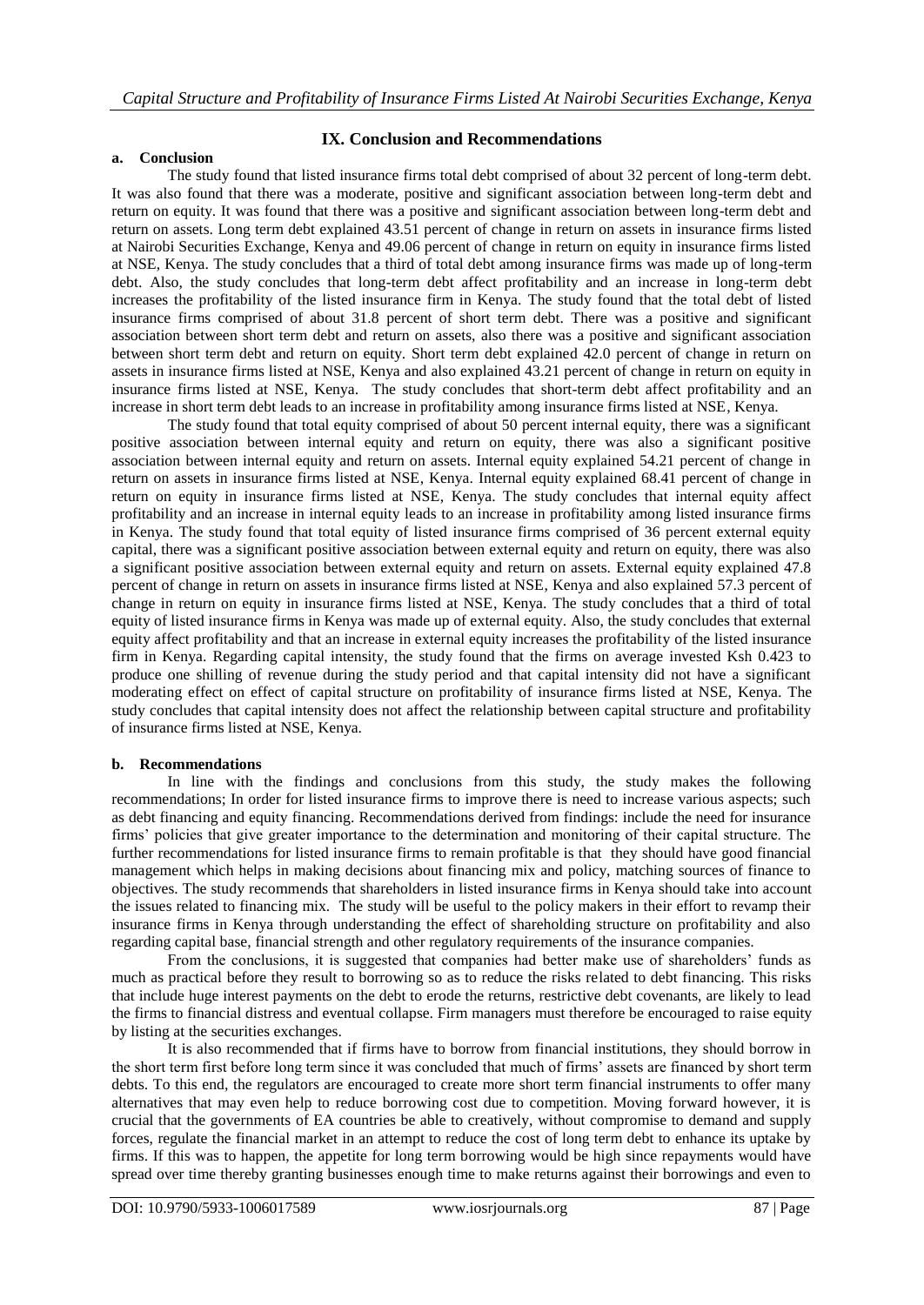absorb short term financial shocks. This research confirmed that in separation, capital structure financing sources significantly predicted firms' profitability but in combination, their contribution was insignificant. It is recommended that companies should combine financing sources that contribute positively towards profitability.

#### **x. Contributions to Knowledge**

The findings of this study make a contribution to the existing body of knowledge on capital structure and profitability. The major contribution of the study is that capital structure predict profitability. Some previous studies have evaluated the relationships among capital structure and profitability. However, the attributes of the four variables used in these previous studies were different, results contradictory and inconclusive. A second major contribution of the study was to evaluate the moderation effect of capital intensity on the relationship between capital structure and profitability. The findings of these previous studies have been not only contradictory but also inconclusive. The study established that capital intensity did not have any significant effect on the relationship between capital structure and profitability of listed insurance firms in Kenya. This study sheds light by evaluating the moderating effect of capital intensity on the relationship between capital structure and profitability. Given that the Baron and Kenny approach was used in the analysis, both the direct moderation effects were evaluated.

#### **References**

- [1]. Abor, J. (2005). The effect of capital structure on profitability: an empirical analysis of listed firms in Ghana. *The Journal of Risk Finance*, *6*(5), 438–445.
- [2]. Ahmad, Z., Abdullah, N. M. H., & Roslan, S. (2012). Capital structure effect on firms' performance: Focusing on consumers and industrials sectors on Malaysian firms. *International Review of Business Research Papers*, *8*(5), 137–155.
- [3]. Ahmadimousaabad, A., Bajuri, N., Jahanzeb, A., Karami, M., & Rehman, S. (2013). Trade-off theory, pecking order theory and market timing theory: a comprehensive review of capital structure theories. *International Journal of Management and Commerce Innovations*, *1*(1), 11–18.
- [4]. Ahmeti, F., & Prenaj, B. (2015). A Critical Review of Modigliani and Miller's Theorem of Capital Structure.
- [5]. Ball, R., Gerakos, J., Linnainmaa, J. T., & Nikolaev, V. V. (2015). Deflating profitability. *Journal of Financial Economics*, *117*(2), 225-248.
- [6]. Boodhoo, R. (2009). Capital structure and ownership structure: a review of literature.
- [7]. Borio, C., Gambacorta, L., & Hofmann, B. (2017). The influence of monetary policy on bank profitability. *International Finance*, *20*(1), 48-63.
- [8]. Brigham, E. F., Ehrhardt, M. C., Nason, R. R., & Gessaroli, J. (2016). *Financial Managment: Theory and Practice, Canadian Edition*. Nelson Education.
- [9]. Flannery, M. J., & Hankins, K. W. (2007). A theory of capital structure adjustment speed. *Unpublished Manuscript, University of Florida*.
- [10]. Gamlath, G., & Yogendrarajah, R. (2013). The Impact of Capital Intensity, Size of Firm and Firm's Performance on Debt Financing in Plantation Industry of Sri Lanka.
- [11]. Hovakimian, A., Opler, T., & Titman, S. (2002). The capital structure choice: New evidence for a dynamic tradeoff model. *Journal of Applied Corporate Finance*, *15*(1), 24–30.
- [12]. Jensen, M. C. (1986). Agency costs of free cash flow, corporate finance, and takeovers. *The American Economic Review*, *76*(2), 323–329.
- [13]. Jensen, M. C., & Meckling, W. H. (1976). Theory of the firm: Managerial behavior, agency costs and ownership structure. *Journal of Financial Economics*, *3*(4), 305–360.
- [14]. Kamau, G. C., & Kariuki, S. N. (2014). Determinants of corporate capital structure among private manufacturing firms in Kenya: A survey of food and beverage manufacturing firms.
- [15]. Keown, A. J., Martin, J. D., Petty, J. W., & Scott, D. F. (2005). *Financial management: Principles and applications*. Pearson Education International.
- [16]. Kodongo, O., Mokoaleli-Mokoteli, T., & Maina, L. N. (2015). Capital structure, profitability and firm value: panel evidence of listed firms in Kenya. *African Finance Journal*, *17*(1), 1–20.
- [17]. Kyereboah, A. (2007). The impact of capital structure on the performance of microfinance institutions. *The Journal of Risk Finance*, *8*(1), 56–71.
- [18]. Liaqat, I., Saddique, S., Bagh, T., Khan, M. A., Naseer, M. M., & Khan, M. A. (2017). Capital Structure as Driving Force of Financial Performance: Case of Energy and Fuel Sector of Pakistan. *International Journal of Accounting and Financial Reporting*, *7*(1), 86–101.
- [19]. Maina, L., & Ishmail, M. (2014). Capital structure and financial performance in Kenya: Evidence from firms listed at the Nairobi Securities Exchange. *International Journal of Social Sciences and Entrepreneurship*, *1*(11), 209–223.
- [20]. Malik, H. (2011). Determinants of insurance companies' profitability: An analysis of insurance sector of Pakistan. *Academic Research International*, *1*(3), 315.
- [21]. Mallick, S., & Yang, Y. (2011). Sources of financing, profitability and productivity: First evidence from matched firms. *Financial Markets, Institutions & Instruments*, *20*(5), 221–252.
- [22]. Modigliani, F., & Miller, M. H. (1958). The cost of capital, corporation finance and the theory of investment. *The American Economic Review*, *48*(3), 261–297.
- [23]. Modigliani, F., & Miller, M. H. (1963). Corporate income taxes and the cost of capital: a correction. *The American Economic Review*, *53*(3), 433–443.
- [24]. Mohamed, A., Hussein. (2017). Effect of financial leverage on financial performance of manufacturing and allied firms listed at the Nairobi Securities Exchange.
- [25]. Mwangi, L. W., Muathe, S. M. A., & Kosimbei, G. K. (2014). Relationship between capital structure and performance of nonfinancial companies listed in the Nairobi Securities Exchange, Kenya.
- [26]. Mwangi, M., & Birundu, E. M. (2015). The Effect of Capital Structure on the Financial Performance of Small and Medium Enterprises in Thika Sub-County, Kenya. *International Journal of Humanities and Social Science*, *5*(1).
- [27]. Myers, S. C. (1977). Determinants of corporate borrowing. *Journal of Financial Economics*, *5*(2), 147–175.